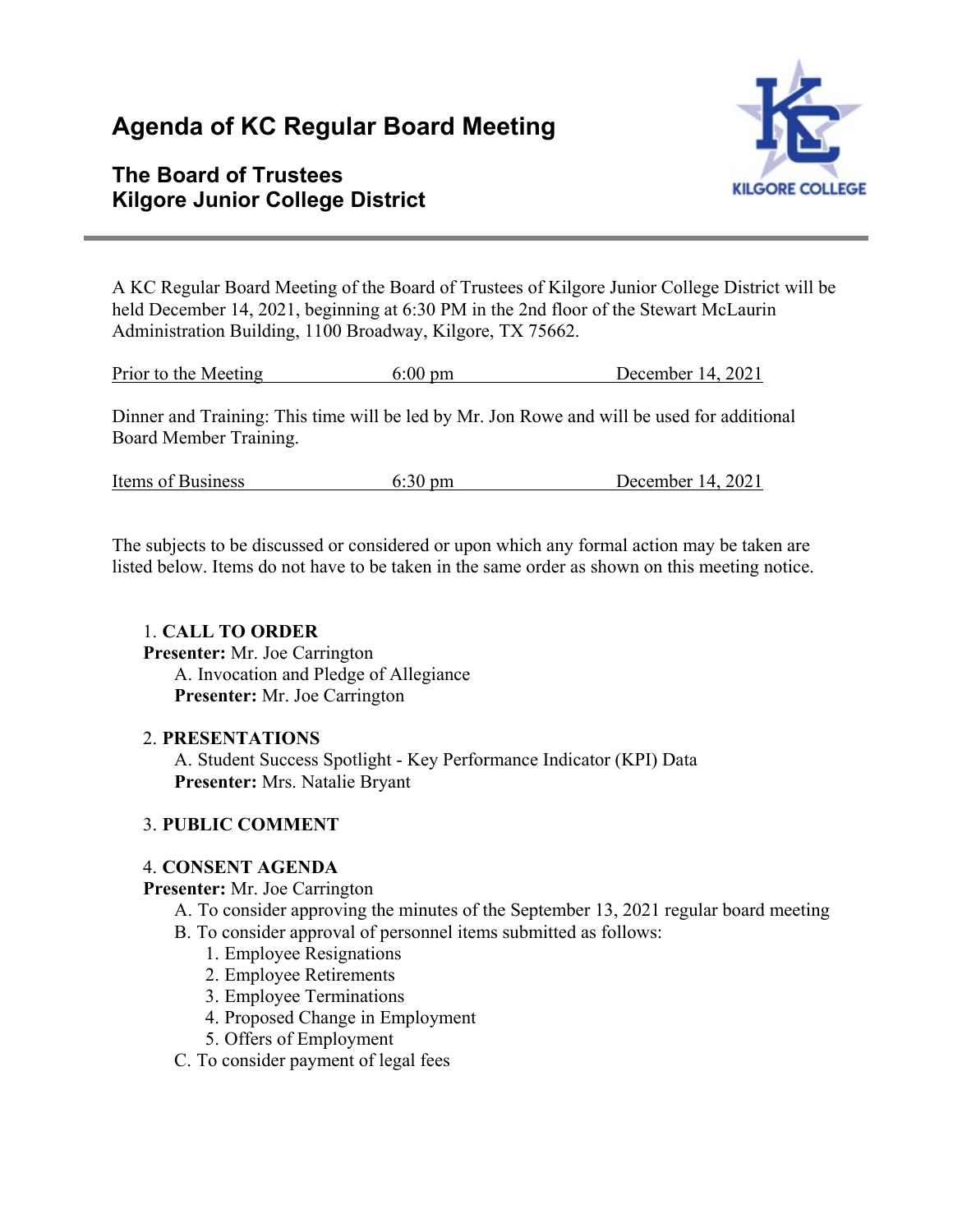#### 5. **BOARD COMMITTEE REPORTS & ACTION ITEMS**

A. Investment/Finance/Audit Committee - Jon Rowe, Chair

1. ACTION ITEM: To consider approving a tax abatement for Camfil USA **Presenter:** Lisa Denton, Kilgore Economic Development Council, Executive Director

2. ACTION ITEM: To consider approving the use of reserves to fund AEC renovation costs.

**Presenter:** Mr. Terry Hanson

3. INFORMATION ITEM: Financial Update - September FY22

**Presenter:** Mr. Terry Hanson

4. INFORMATION ITEM: Public Funds Investment Act (PFIA) Investment Report - Quarter 4

**Presenter:** Mr. Terry Hanson

B. Policy & Personnel Committee - Lon Ford, Chair

1. ACTION ITEM: To consider approval of policies

a. CIB (Legal, Local, Administrative Rules): Equipment and Supplies Management: Disposal of Property

- b. CR (Legal, Local, Administrative Rules): Technology Resources
- c. CS (Legal, Local, Administrative Rules): Information Security
- d. BA (Legal, Local): Board Legal Status
- e. BBF (Legal, Local): Ethics

f. BBG (Legal, Local): Compensation and Expenses

g. BFA (Legal, Local): Qualifications & Duties

h. BFD (Local): Retirement or Resignation

i. BFE (Local): Evaluation

- j. BH (Local): Administrative Rules and Regulations
- k. CAK (Legal, Local, Administrative Rule): Investments
- 2. ACTION ITEM: Annual Review of KC Mission Statement

**Presenter:** Dr. Mickey Best

3. INFORMATION ITEM: TASB HR Services Agreement & Salary Study Notes **Presenter:** Mr. Terry Hanson

4. INFORMATION ITEM: Review of Student Success Policy

**Presenter:** Mr. Josh Edmonson

C. Property & Facilities Committee - Josh Edmonson, Chair

1. ACTION ITEM: To consider demolition of the building (Bunk House) located at 619 Laird Street in Kilgore, Texas

2. ACTION ITEM: To consider approval of: (1) allowing the President to enter into contract negotiations with Riley Harris Construction (RHC) for East Texas Police Academy Classroom Renovation to expand restrooms and office space (per KC CSP#2021-ETPA002), (2) delegating to the College President the authority to negotiate and finalize any remaining terms related to this same project, and (3) authorizing the College President to sign the contract and any other necessary paperwork related to the same project.

3. ACTION ITEM: To consider approval of a *Justification of Approval of Disposal of Unnecessary Property for Less than Fair Market Value* form submitted by Administration.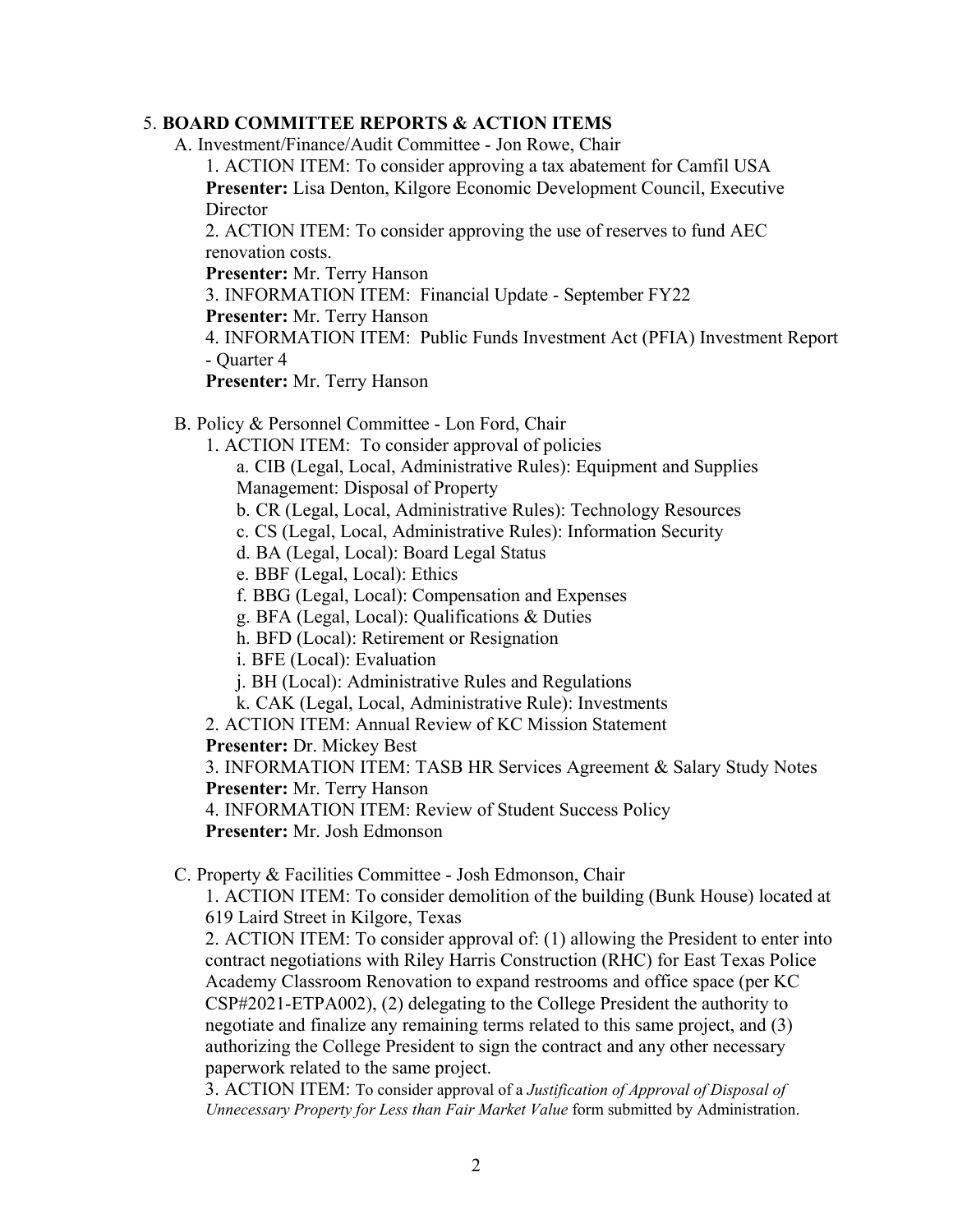4. ACTION ITEM: To consider a proposal from Johnson & Pace to provide the design and construction administration services (Phase 1) for Stark Hall located at 1101 E. South Street in Kilgore, Texas.

5. ACTION ITEM: To consider a recommendation from Administration to utilize \$288,000.00 from Building Fund Reserves to facilitate completion of Tier 1 Life/Safety Facilities Needs as recommended by the Aramark Facilities Condition Assessment (FCA).

D. Student Success Committee - Janice Bagley, Chair

1. ACTION ITEM: Ratification of Kilgore College's Diversity, Equity, Inclusion (DEI) Statement:

**Presenter:** Ms. Ebony Allison-Dennis

2. INFORMATION ITEM: Fall 2021 Enrollment Snapshot

**Presenter:** Dr. Brenda Kays

3. INFORMATION ITEM: Title IX Yearly Report

**Presenter:** Dr. Brenda Kays

4. INFORMATION ITEM: Dual Credit Enrollment/TVAH Update

**Presenter:** Mr. Brandon Walker

5. INFORMATION ITEM: Open Educational Resources (OER)

**Presenter:** Dr. Tracy Skopek

6. INFORMATION ITEM: 2021 Kilgore College Annual Security & Fire Safety Report

**Presenter:** Dr. Staci Martin

7. INFORMATION ITEM: Texas Success Center Award: Texas Pathways 2021: Excellence in Mapping Pathways to Student End Goals **Presenter:** Dr. Brenda Kays

# 6. **APPRAISAL DISTRICT REPRESENTATIVES:**

**Presenter:** Mr. Lon Ford

A. ACTION ITEM: To consider approval of a resolution to cast Kilgore College's 40 votes for the Upshur County Appraisal District election of its Board of Directors for the 2022-2023 term to Mr. John Ussery (nominated by the City of Gladewater): Upshur County Appraisal District: Resolution No. R-2022-3

B. ACTION ITEM: To consider approval of a resolution to cast Kilgore College's 100 votes for the Gregg County Appraisal District election of its Board of Directors for the 2022-2023 term to Mr. A. P. Merritt, Jr.: Gregg County Appraisal District: Resolution No. R-2022-4

C. ACTION ITEM: To consider approval of a resolution to cast Kilgore College's vote for the Smith County Appraisal District election of its Board of Directors for the 2022- 2023 term to Dr. Glen Elliott, Jr.: Smith County Appraisal District: Resolution No. R-2022-5

#### 7. **CERTIFICATION OF BOARD OF TRUSTEES MEMBER TRAINING Presenter:** Mr. Jon Rowe